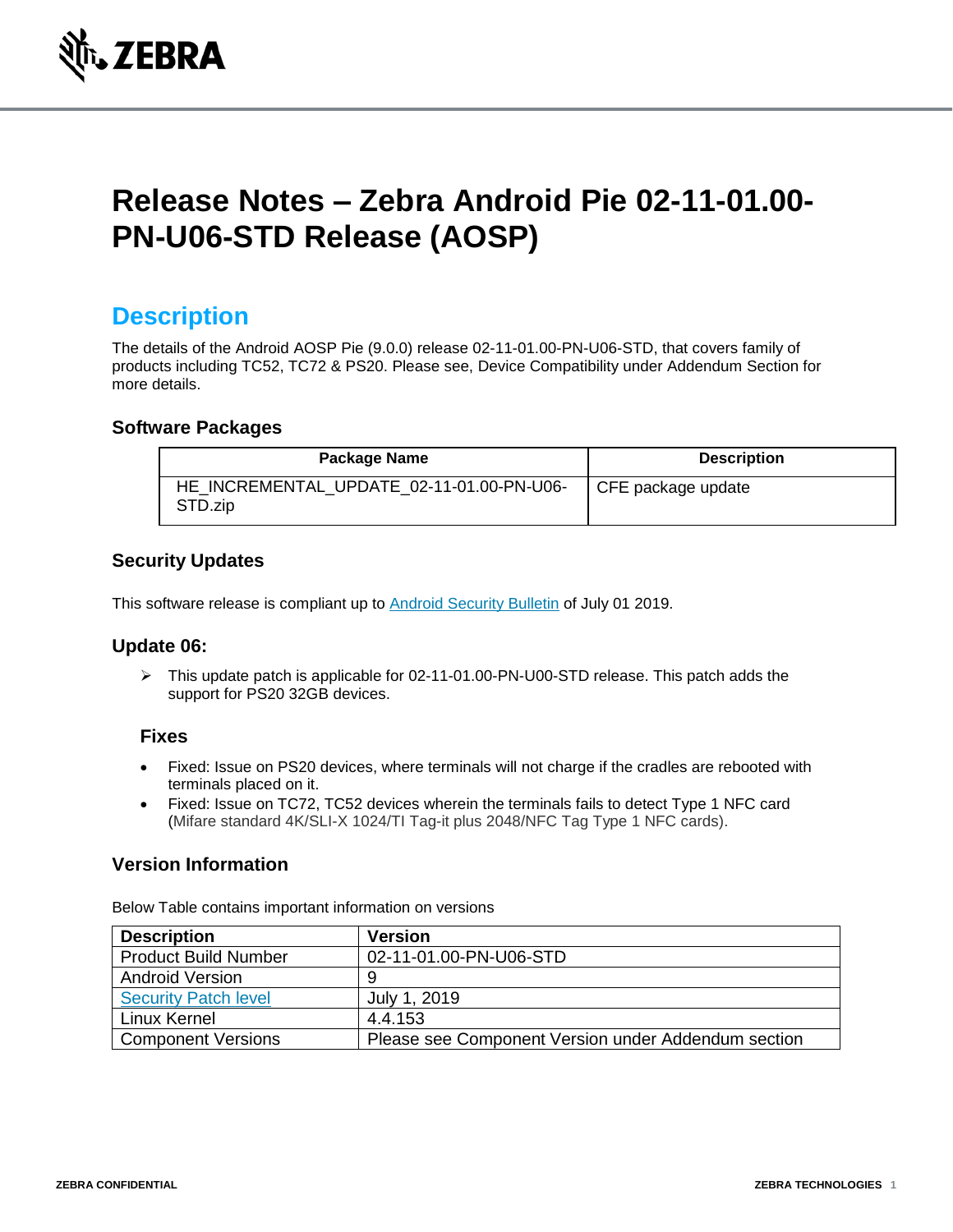

# **Installation**

### **Requirements and Instructions**

[https://www.zebra.com/content/dam/zebra\\_new\\_ia/en-us/software/operating-system/helios/pie-os](https://www.zebra.com/content/dam/zebra_new_ia/en-us/software/operating-system/helios/pie-os-update-instructions.pdf)[update-instructions.pdf](https://www.zebra.com/content/dam/zebra_new_ia/en-us/software/operating-system/helios/pie-os-update-instructions.pdf)

### **Upgrade options**

Below table provides detailed information on shortest path to upgrade based on current version of software.

| <b>Current Software</b><br><b>Version on Device</b>            | <b>Steps to get to this Release</b>                                                                                                                                                                   | <b>Comments</b>                                                                                                        |
|----------------------------------------------------------------|-------------------------------------------------------------------------------------------------------------------------------------------------------------------------------------------------------|------------------------------------------------------------------------------------------------------------------------|
| 01-12-01.00-ON-Uxx<br>01-13-20.00-ON-Uxx<br>01-21-18.00-ON-Uxx | 1. Apply Full Package Update<br>HE_FULL_UPDATE_02-11-01.00-PN-<br>U00-STD.zip<br>2. Apply Incremental Update<br>HE_INCREMENTAL_UPDATE_02-11-<br>01.00-PN-U06-STD.zip                                  |                                                                                                                        |
| 01-18-02.00-ON-Uxx                                             | <b>Option 1:</b><br>1. Apply Delta Package Update<br>HE_DELTA_UPDATE_01-18-02.00-<br>ON_TO_02-11-01.U00-PN.zip<br>2. Apply Incremental Update<br>HE_INCREMENTAL_UPDATE_02-11-<br>01.00-PN-U06-STD.zip | Option #1 is<br>recommended as size<br>of Delta package update<br>is smaller compared to<br><b>Full Package Update</b> |
|                                                                | <b>Option 2:</b><br>1. Full Package Update Apply<br>HE_FULL_UPDATE_02-11-01.00-PN-<br>U00-STD.zip<br>2. Apply Incremental Update<br>HE_INCREMENTAL_UPDATE_02-11-<br>01.00-PN-U06-STD.zip              |                                                                                                                        |
| 02-11-01.00-PN-Uxx                                             | Apply Incremental Update<br>1.<br>HE_INCREMENTAL_UPDATE_02-11-<br>01.00-PN-U06-STD.zip                                                                                                                |                                                                                                                        |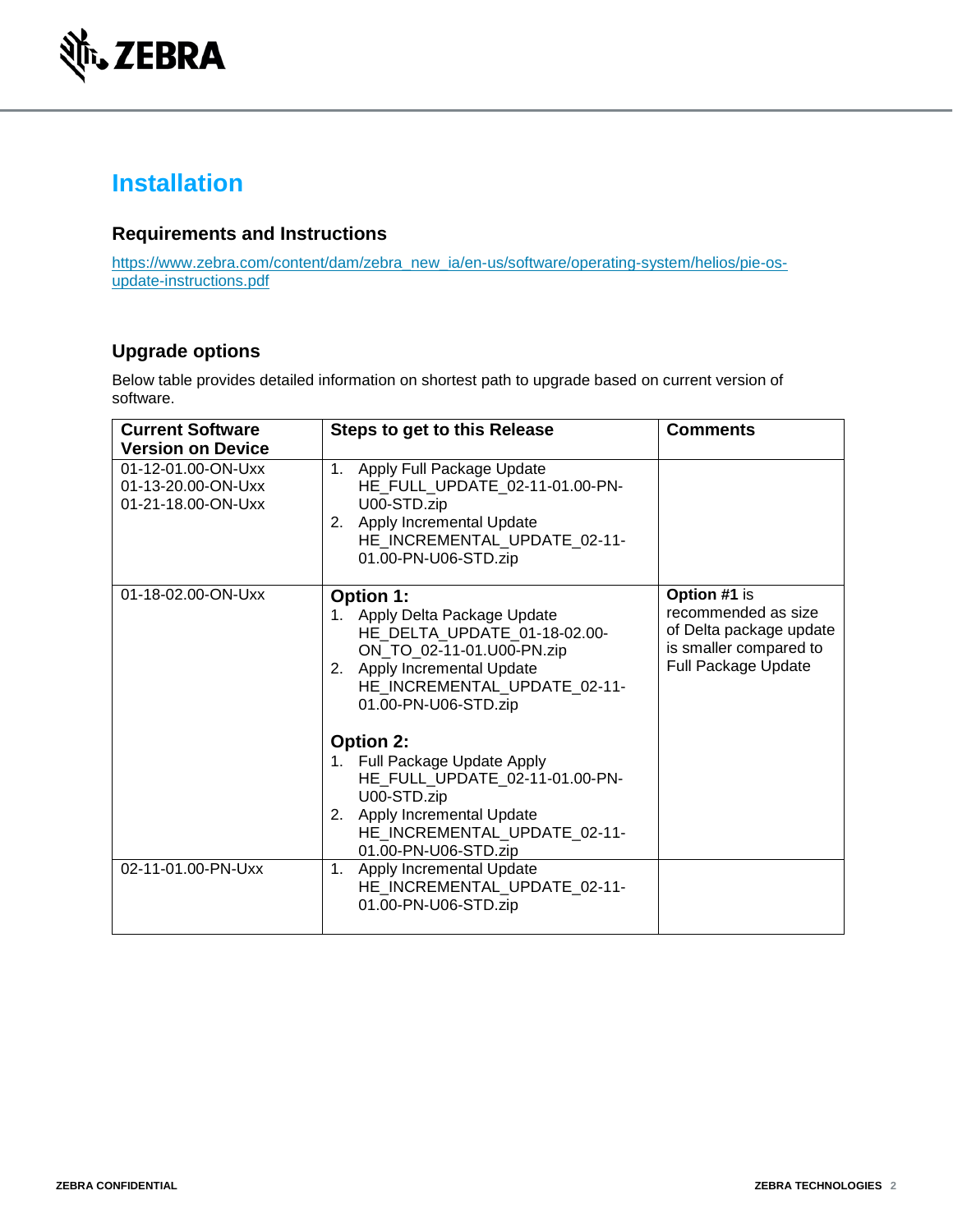

# **Known Constraints**

Below are Known Constraints and workaround if applicable.

• In devices running Android Pie where an EMM implements Lock Task Mode, there is a potential issue when the power button is pressed that no items will appear in the power button menu while the device is in Lock Task Mode. This issue only occurs if the EMM has not implemented certain flags to enable the power button menu actions. Global actions dialogue during Lock Task mode must be enabled. Reference:

[https://developer.android.com/reference/android/app/admin/DevicePolicyManager.html#LOCK\\_T](https://developer.android.com/reference/android/app/admin/DevicePolicyManager.html#LOCK_TASK_FEATURE_GLOBAL_ACTIONS) [ASK\\_FEATURE\\_GLOBAL\\_ACTIONS](https://developer.android.com/reference/android/app/admin/DevicePolicyManager.html#LOCK_TASK_FEATURE_GLOBAL_ACTIONS) It is recommended that you contact your EMM to see if this API change will impact accessing power button menu actions. Some EMMs have implemented methods to suppress Activities that may mitigate the issue. Please check with your EMM.

- In devices running Android Pie after an Enterprise Reset there is a possibility of the SOTI Agent having issues initiating and running on the device. This is due to inconsistencies with Process I.D assignments performed by the operating system after an enterprise reset. We recommend in Zebra devices running Android Pie that an XML file with an interim fix be pushed and set on the device prior to performing an Enterprise Reset to ensure that this issue does not occur. Please contact your SOTI or Zebra support rep to receive a copy of the XML file. In September SOTI will release an agent that will solve the problem programmatically and will not require any XML or manual intervention.
- If VPN is configured with 'Always On' on a device, on a reboot, there is an intermittent occurrence of device not connecting to VPN server. User can workaround the issue by configuring the VPN as not 'Always On'.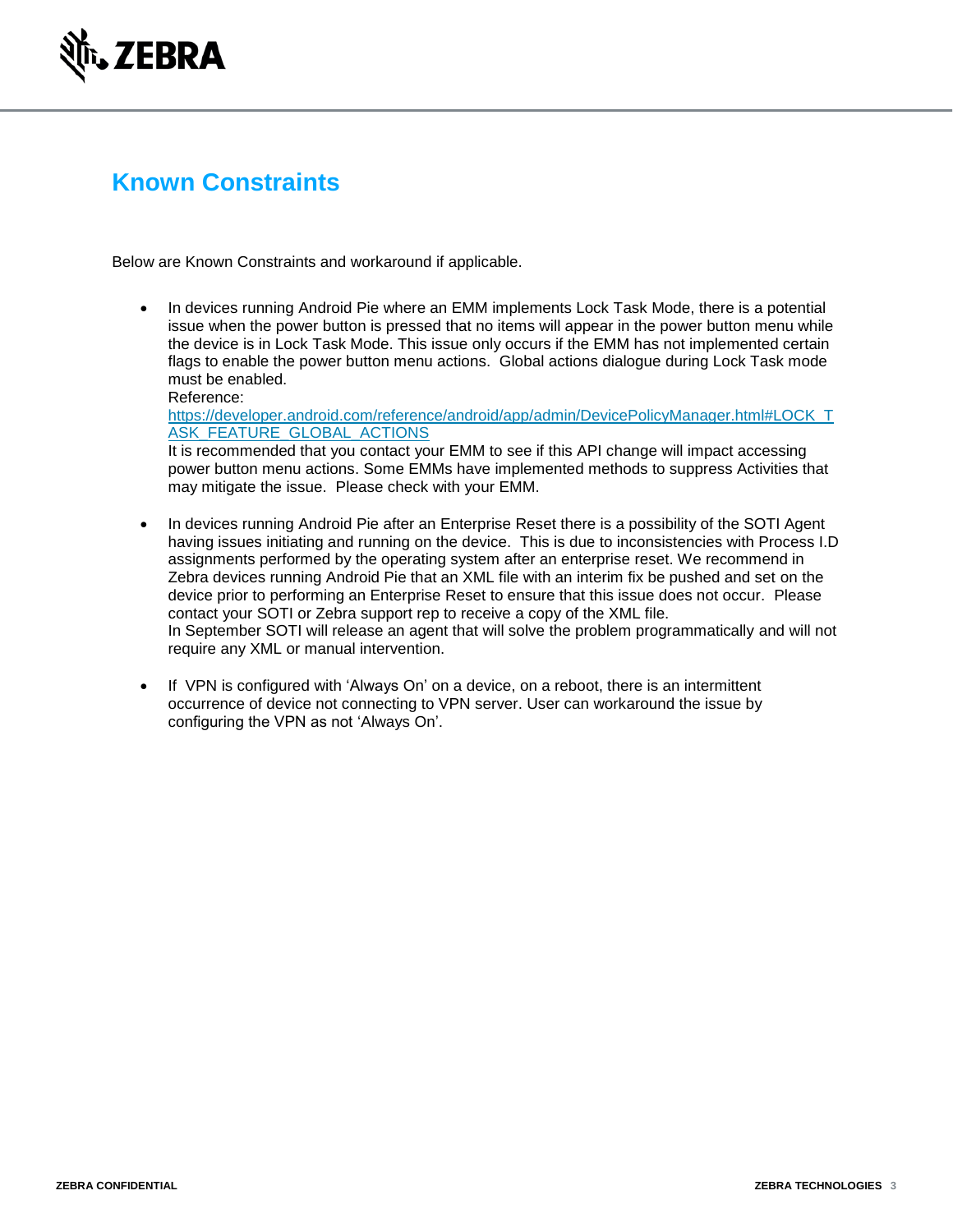

# **Addendum**

### **Device Compatibility**

This software release has been approved for use on the following devices.

| <b>Device Family</b> | <b>Part Number</b>                                 | <b>Device Specific Manuals and</b><br><b>Guides</b> |
|----------------------|----------------------------------------------------|-----------------------------------------------------|
| <b>TC52</b>          | TC520K-2PEZU4P-CN                                  | Visit Manuals Section under TC52<br>Home Page       |
| <b>TC72</b>          | TC720L-0ME24B0-CN                                  | Visit Manuals Section under TC72<br>Home Page       |
| <b>PS20</b>          | PS20J-B2G2CN00<br>PS20J-P4G2CN00<br>PS20J-P4H1CN00 | Visit Manuals Section under PS20<br>Home Page       |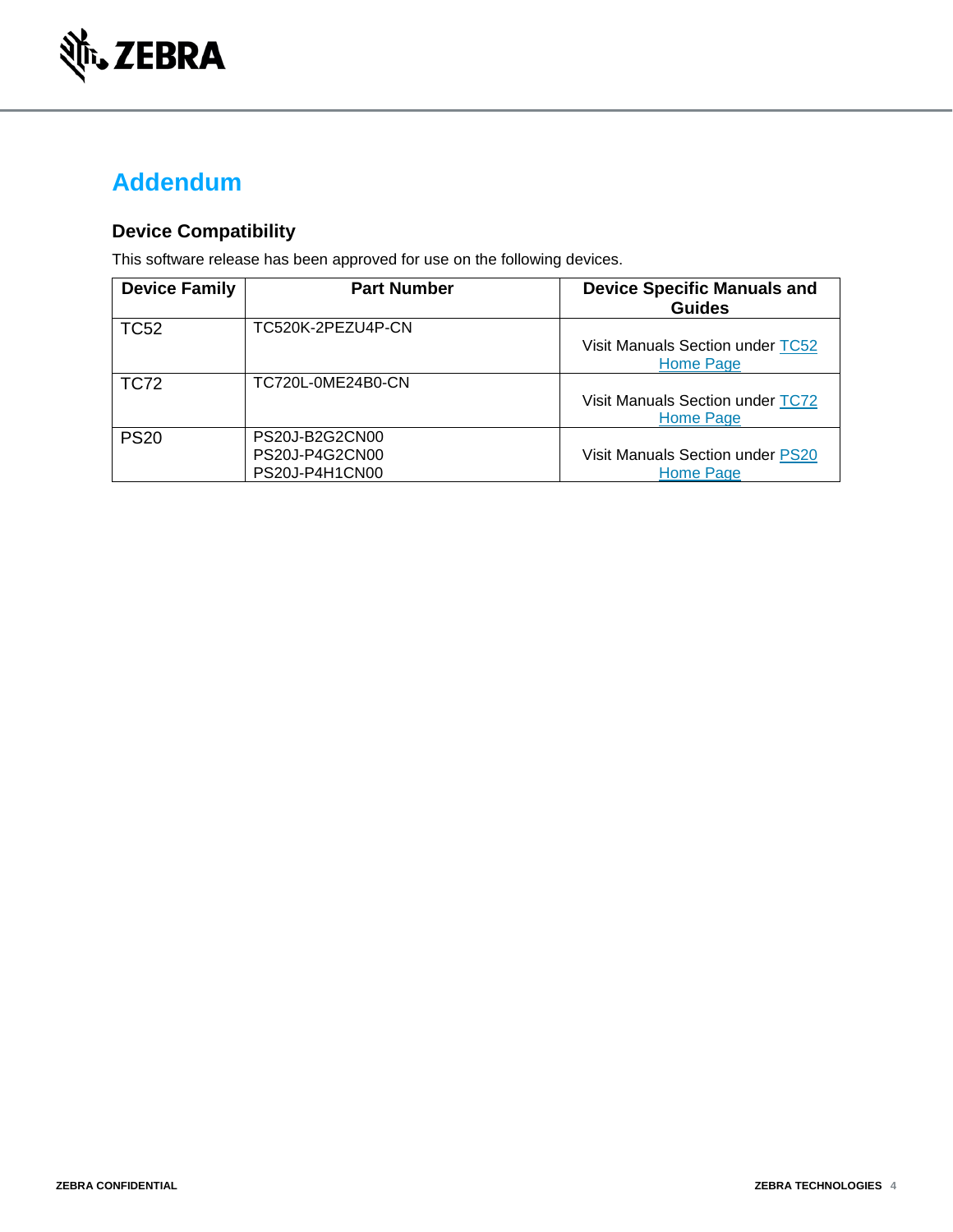

### **Component Version**

| <b>Functional Area</b>                  | <b>Versions</b>                      |
|-----------------------------------------|--------------------------------------|
| ActiveEdge                              | 2.7.4                                |
| AnalyticsMgr                            | 2.4.0.1251                           |
| Audio (Microphone and Speaker)          | 0.12.0.0                             |
| <b>Battery Management</b>               | Version: $1.4.2$                     |
| <b>Battery Swap (Enhanced)</b>          | Version: $2.1.1$                     |
| <b>Bluetooth Pairing Utility</b>        | Version 3.16                         |
| PS20 Cradle                             | Utility: 1.01                        |
|                                         | FWUpdater: 1.0                       |
| DataWedge                               | 7.4.46                               |
| <b>Device Central</b>                   | 2.2.0.8                              |
| Diagnostic Tool                         | V1.18.0.3                            |
| <b>EMDK</b>                             | 7.4.23.2423                          |
| <b>Enterprise Browser</b>               | 2.0.5.0                              |
| <b>Enterprise Keyboard</b>              | 2.2.2.3                              |
| Fota                                    | 1.0.0.5                              |
| License Manager and License Agent       | 3.2.0                                |
| <b>MSRN</b>                             | 2.01                                 |
| <b>MX</b>                               | <b>MXMF</b> version: 9.1.1.36        |
| <b>NFC</b>                              | NFC NCIHALx AR40.9.3.0               |
| <b>OSX</b>                              | QCT.90.9.2.27                        |
| <b>PTT Express</b>                      | 3.1.42                               |
| Rxlogger                                | Version 6.0.0.0                      |
| <b>Scanning Framework</b>               | 22.1.17.0                            |
| Simulscan                               | Version: 4.0.5 SimulscanEngine 3.2.2 |
| WorryFree Wifi Analyzer (WFW / SmartMU) | WFW_QA_2_3.0.0.009_P                 |
| StageNow                                | 3.4.1.4                              |
| <b>Touch Panel</b>                      | TC52: 1.8.3-Finger-2-0               |
|                                         | TC72: 2.0.1-Finger-1-0               |
|                                         | PS20: v08                            |
| <b>WLAN</b>                             | FUSION_QA_2_1.1.0.013_P              |
| Zebra BlueTooth                         | 2.1                                  |
| Zebra Data Service                      | 9.0.0.1161                           |
| Zebra Volume Control (ZVC)              | 2.2.0.8                              |
| Zebra Folders                           | 9.1                                  |